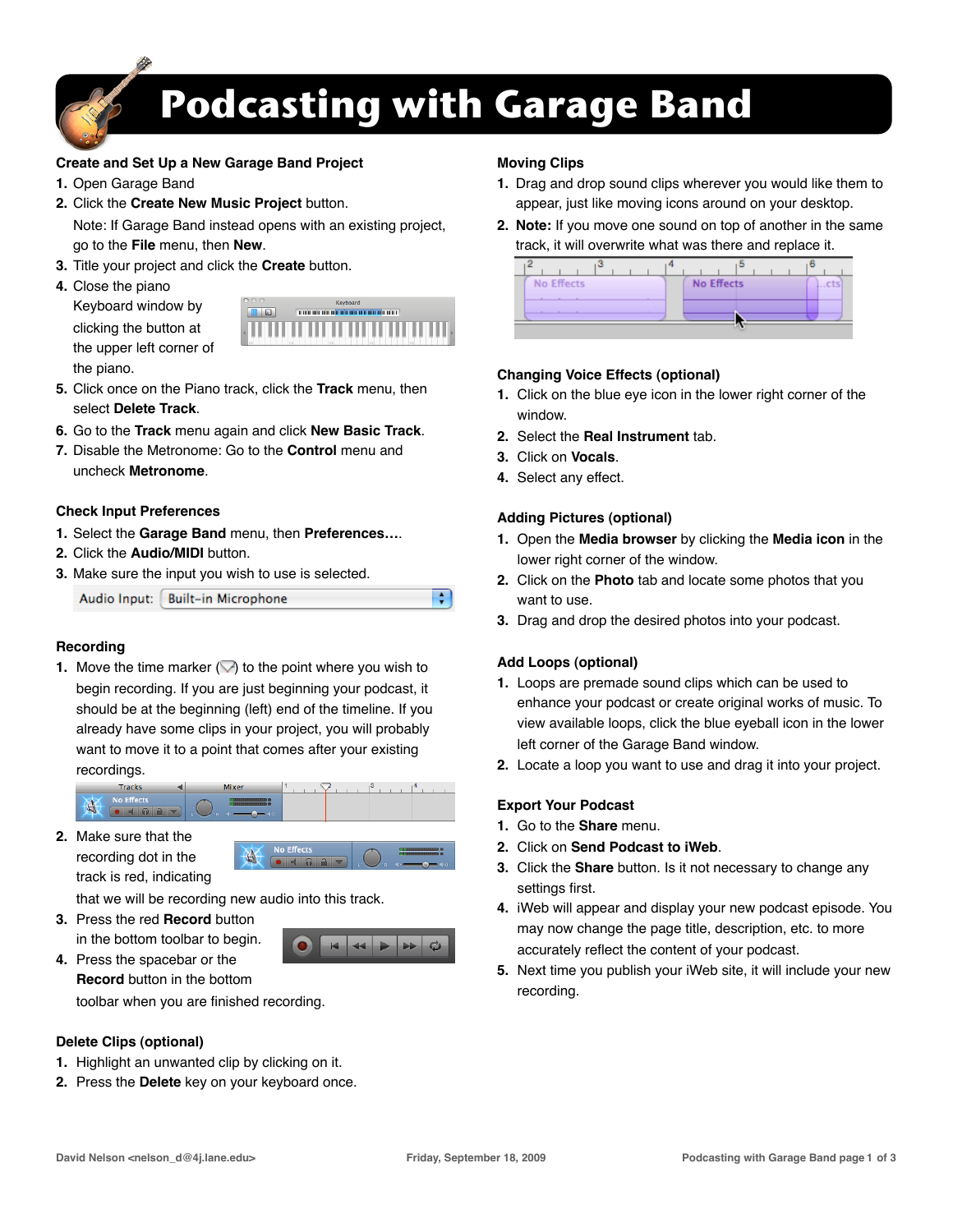

#### **Overview of the Garage Band Interface**

- **1.** From left to right, these three buttons will close the window, minimize it (shrink it and put it in the Dock), or zoom (make larger as necessary to fit the page size.)
- **2.** This **Title Bar** at the top of the window shows the name of your document, such as **My Song** in this example.
- **3.** One or more tracks appear in this area. In this example, one **Grand Piano** track is present. From left to right, the controls are: **Enable or Disable Recording for the Track, Mute** or **Unmute Track**, **Solo** or **Unsolo the Track**, **Lock** or **Unlock the Track**, **View/Hide Automation for the Track**, **Track Pan Position** (balances between left and right channel if the track is in stereo), and **Track Volume.**
- **4.** The track timeline shows your current location in the recording.
- **5.** This slider zooms your timeline in and out to show more or less detail.
- **6.** The bottom toolbar contains buttons that affect the project as a whole. From left to right, the controls are: **Create New Track**, **View/Hide the Loop Browser**, **View/Hide the Track Editor**, **Start or Stop Recording**, **Rewind to start of track**, **Rewind one measure**, **Play/Pause**, **Move ahead one measure**, **Turn cycle region on** or **off**.
- **7.** Shows current measure, bar, beat for music recordings.
- **8. Master Volume** (affects all tracks.)
- **9.** Shows or hides **Track Info** (left button) and shows or hides the **Media Browser** (right button.)